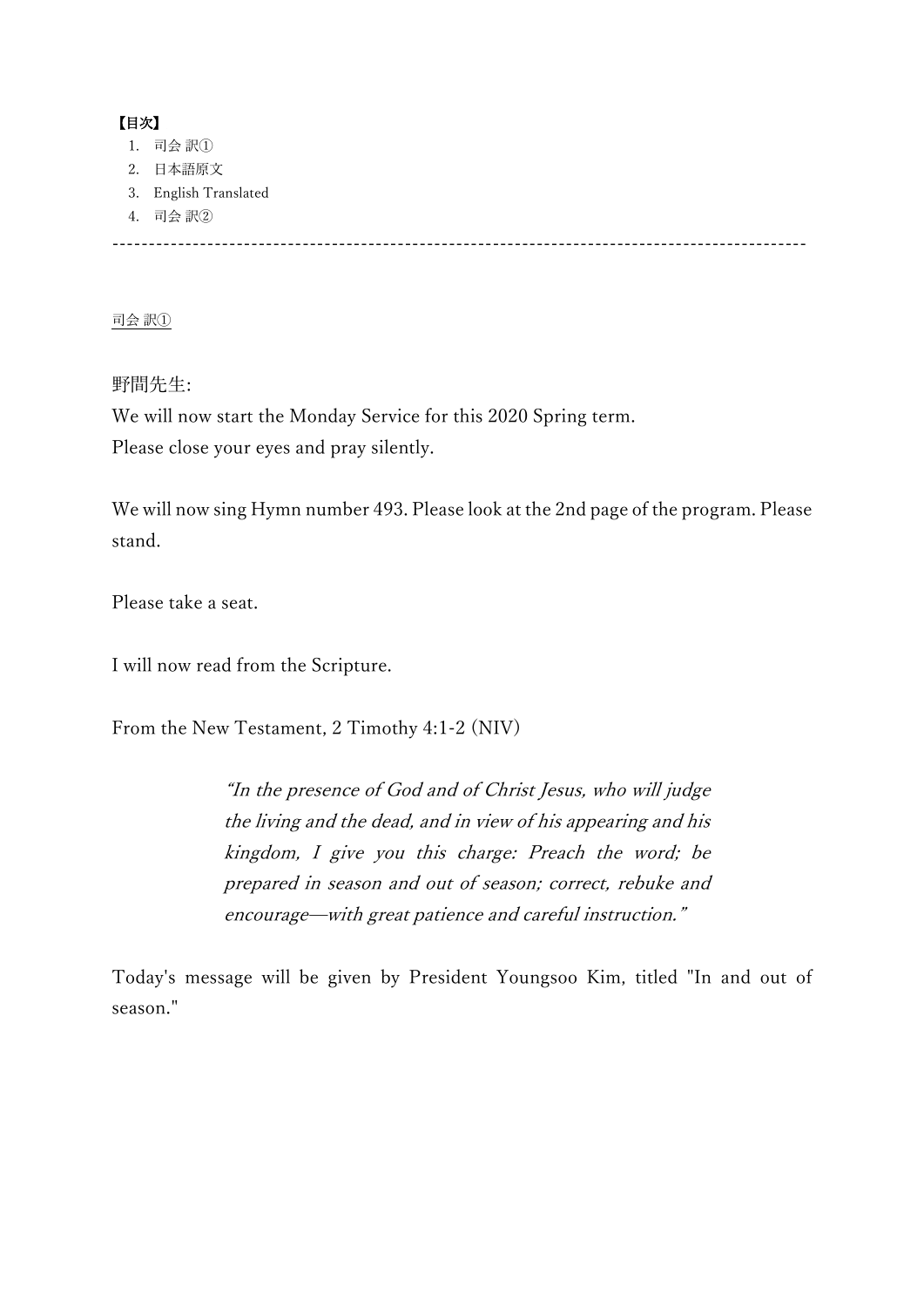#### テモテへの手紙二 4:1~2

#### メッセージ:「時が良くても悪くても」

# 金 永秀 学長

# 学内動画放送による月曜礼拝

#### 2020 年 4 月 20 日ホームページ掲載

おはようございます。新入生の皆さんご入学おめでとうございます。

本日の礼拝は、2020 年最初の月曜礼拝です。本来は 4 月 6 日に全員がこのチャペル に集まっていただいて一緒に礼拝をする予定でしたが、それができないのが本当に 残念です。

昨日の時点で新型コロナウイルスの猛威によって、世界中で 200 万人以上の人々が 感染し、13 万1千人の人がなくなりました。日本では感染者数が 8300 人以上です が、ある専門家は、日本では検査が徹底されていないので、おそらく公式発表の 12 倍くらいいるだろうと予測しています。コロナウィルスに感染しないために最も大 切なのは、人との接触を避けることです。どうしても人と会う場合は、できるだけ 距離をとって、換気をよくする。又、広い場所を選ぶ等の三密を避け、手洗い、う がいをすることです。

十分に健康管理をしていただきたい。

本日私どもがお読みいたしました聖書箇所は、「テモテへの手紙」です。パウロ という人物が弟子のテモテに対して書いた手紙です。皆さんはパウロという人物の ことをあまりご存じないかもしれませんが、彼は、キリスト教を世界に伝える基礎 をつくった人物です。ポールという英語の名前を持っている人は多いのですが、そ の名前は、この「パウロ」という人物に由来します。日本では、それ程一般的に知 られていません が、キリスト教のみならず、ヨーロッパの思想を語るのに、忘れる ことの出来ない重要な人物です。パウロなくして今日のキリスト教はなかったとい う学者もいるくらいです。

パウロは、弟子のテモテに対して、キリスト教伝道者としての心得を教えたのが この書物です。パウロは言います。「み言葉を述べ伝えなさい。折が良くても悪く ても」。この「折が良くても悪くても」という言葉を多くの英語の聖書では"In season, out of season"と翻訳されている。それは、一定の長さをもったシーズン、期 間を感じさせます。一瞬の時をこえた時間的感覚です。私たちの人生の歩みの中で、 すべてのことが順調にいくわけではありません。どのような偉大な業績をあげた人 物でも、その人生をよく調べると、彼らは様々な試練の時期、時代をのりこえてい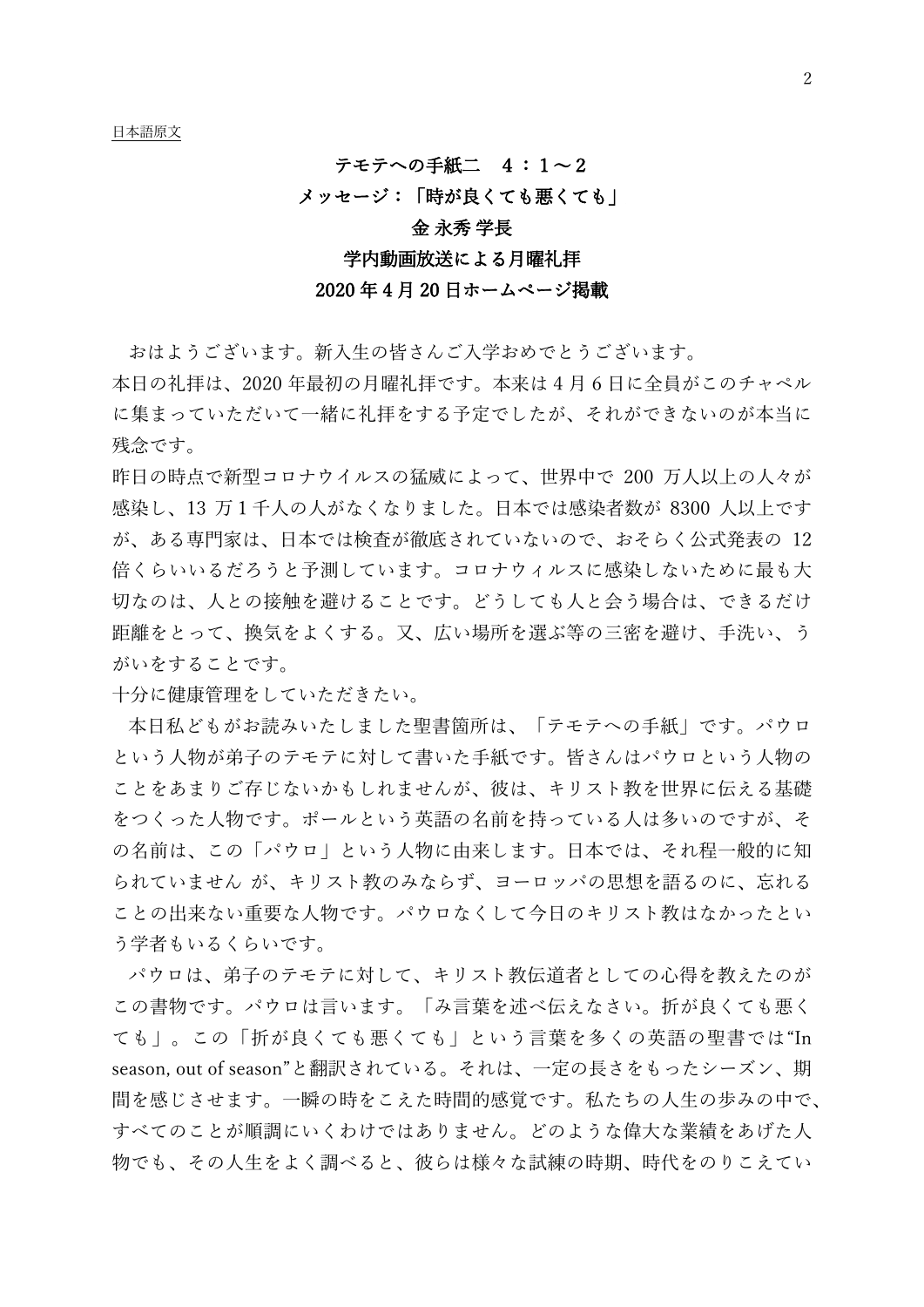るのがわかります。否、そのような時期があるから偉大な業績がなされたというこ とができると思います。

コロナウイルスについて想起されるのは、14 世紀以来ペスト大流行の時代です。 ペストによって犠牲者が約 5000 万人、当時の全世界の人口の四分の一の生命が失わ れたといわれています。今日の私達よりも、はるかに大きな恐怖が数世紀にわたっ て社会を覆いました。しかし、このような時代は、又、改革と革新の時代でもあり ました。16 世紀に展開された「宗教改革」も、やはりペストの猛威に晒されていた 時代の出来事です。この社会的・思想的変革は、単なるキリスト教内部での出来事 にとどまらず、ヨーロッパを中世から近世・近代へと導く大きな思想的転換点とな りました。

17 世紀、イギリスでもペストは流行しました。かのアイザック・ニュートンがペ ストの脅威を逃れて学んでいたケンブリッジ大学から故郷に帰ったのです。しかも 流行は 2 年間も続きました。その2年の自宅待機の間にあのリンゴが落ちる逸話で 有名な「万有引力の法則」が発見されたのです。科学の歴史の新しいページがこれ によって大きく開かれたことはつとに有名です。覚えるべきは、ニュートンの新し い発見は、単なる偶然ではないということです。彼の広く、深い天文学的、数学的、 物理学的な学びなくして発見されることはありませんでした。又、ニュートンが、 数学者、科学者であると共に、キリスト教神学者でもあった事は余り知られていま せん。彼の天才的才能は言うまでもないことですが、基本的にもっていた思想的基 盤と真理探求の姿勢が、ペストによる自宅待機の時期に新しい時代をささえる発見 につながったのです。絶望と暗黒の状況であっても、人類は真実を探究し、新しい 時代を創造してきたのです。

沖縄キリスト教学院もまた、沖縄戦という暗闇と苦難を経験した人々によって創 設された大学です。新しい時代の光を見出した創設者達による祈りと努力、そして 沖縄内外と国際的な協力者達の力の結集によって誕生いたしました。戦争当時の軍 国主義・超国家主義的教育は、沖縄人口の四分の一以上を死に追いやり、島全体を 荒廃させる戦争に至らせたのです。このような教育を深く反省した本学院の創設者 達は、沖縄の平和を支える人材を輩出する教育ヘの使命に突き動かされました。

新型コロナウイルスの影響が、今後どれ程のものになるのかは誰にもわかりませ ん。只、予想をこえたものになることは容易に想像できます。このような時代だか らこそ、危機を乗り越える叡智が生み出される時でもあります。新入生の皆さん、 在学生の皆さん、そして教職員の皆さんは、この危機の時期に挫けることなく、学 びと教育に全力をつくし、新しい時代を開いて欲しいと思います。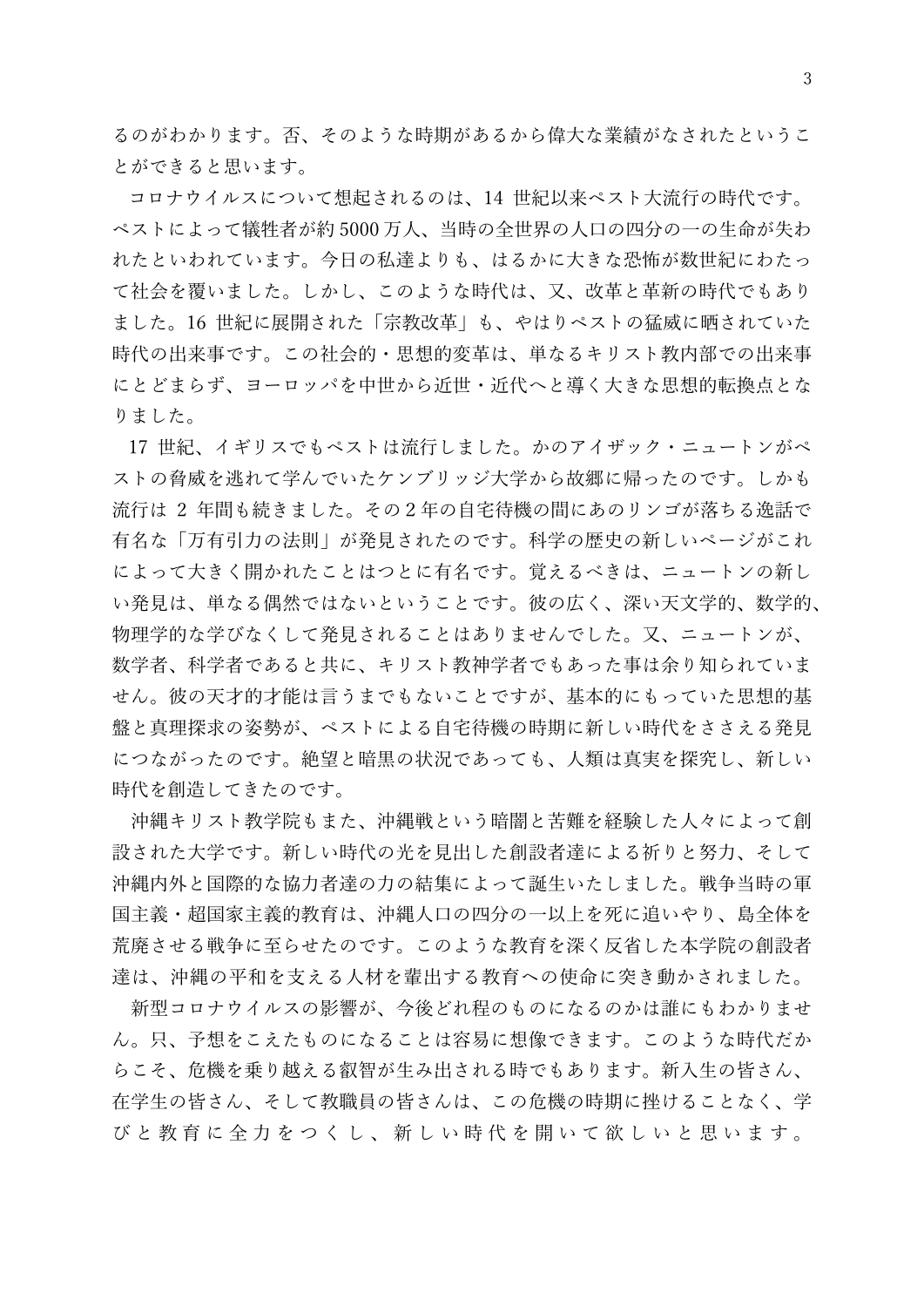2 Timothy 4:1-2 Message: "In and out of season." by President Youngsoo Kim Monday Service (video broadcast through the school website) Published on April 20, 2020

Good morning, and congratulations to the new incoming students.

Today's service is the first Monday service for 2020. We were supposed to meet here in the Chapel with everybody on April 6th, but unfortunately we couldn't do this due to the spread of the Coronavirus. As of yesterday, globally, approximately 2.15 million people had been infected by the Coronavirus and more than 144 thousand people had died. In Japan 9,251 people had been infected, including 95 here in Okinawa, but some experts say that the tests are not widespread enough in Japan therefore there will probably be about 12 times more people infected than indicated by the official figures. The most important thing in avoiding Corona virus is to avoid contact with people. When you really have to meet somebody, keep as much distance as possible and make sure there is plenty of ventilation. It is also necessary to avoid the "3-MITSU (closed areas, crowded areas, and being close to another person), wash your hands, and gargle often. Please take good care of your health.

The Bible verse we read is from the book of Timothy. A man named Paul wrote this as a letter to Timothy. Some of you may not know who Paul is, but he is the one began teaching Christianity to the world. Many people have the English name "Paul", and this originates from this Paul. In Japan, he is not well-known, but Paul is a very important person that cannot be left out, not only from the history of Christianity but also from European philosophy. There are even scholars that say Christianity today would not exist without Paul.

It was through this book that Paul taught his pupil Timothy the knowledge about being a Christian evangelist. Paul says, "Preach the word; be prepared in season and out of season; (NIV)", these words in many English Bibles are translated as "In season, out of season". This gives the feeling of a season, or a period with a certain length. It is a sense of time that transcends a moment. Not everything goes well in the paths of our lives. When we take a close look at the life of any person who achieved great things, it's revealed that they went through times of difficulty and periods of many trials. In fact, I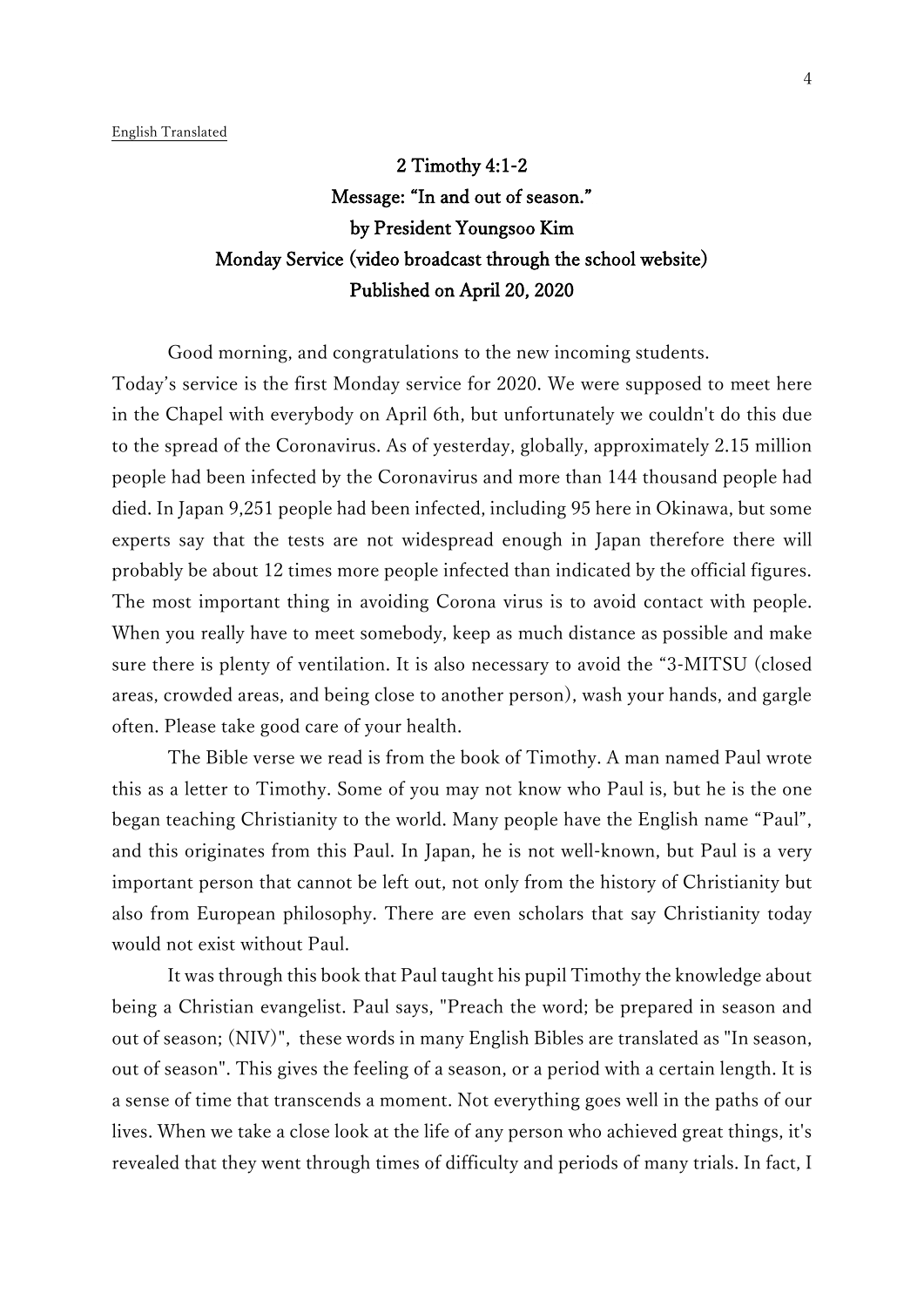believe that it can be said that great achievements happened because people went through hardships.

The Coronavirus reminds us of the plague epidemic in the 14th century. It is said that the plague killed about 50 million people and approximately one-quarter of the world's population was lost at the time. A much greater fear than exists today engulfed societies for centuries. But such times were also times of reformation and innovation. The "Protestant Reformation" in the 16th century also took place during a time when there was a ferocious plague. This social and ideological change was not just an event within Christianity, but a major ideological turning point that ushered Europe from the Middle Ages into the modern era.

In the 17th century, the plague hit England. Isaac Newton escaped to his hometown from Cambridge University, where he was studying at the time. The epidemic lasted for 2 years. In those 2 years, he discovered the "law of gravity," which was made famous by the anecdote of the falling apple. It is well known that a new page of scientific history was opened as a result. What we have to remember from this is that Newton's new discovery was not the result of coincidence. His wide knowledge of astronomy, mathematics, and science led him to that discovery. It is not widely known but Newton was not only a mathematician and a scientist, but he was also a Christian theologian. Not to mention a genius. It was his basic ideological foundation and quest for truth, at home during a plague, that led to his discovery which heralded the start of a new era. Even in despair and darkness, mankind has sought the truth and created new eras.

Okinawa Christian University is also a university founded by those who experienced darkness and hardship, in their case during the battle of Okinawa. The militaristic and nationalistic education at the time caused more than a quarter of Okinawa's population to die, leading to a war that devastated the entire island. The founders of this university deeply regretted such a kind of education and were driven by a mission to provide education which would produce graduates who would support peace in Okinawa. The prayers and efforts of the founders who sought the light of a new era, along with the co-operation of others from both within and outside Okinawa, made this university possible.

No one knows what the impact of the new Corona virus will be in the future, but it is easy to imagine that it will be beyond our expectations. This era is the time to overcome crisis and generate wisdom. I hope that all new students, returning